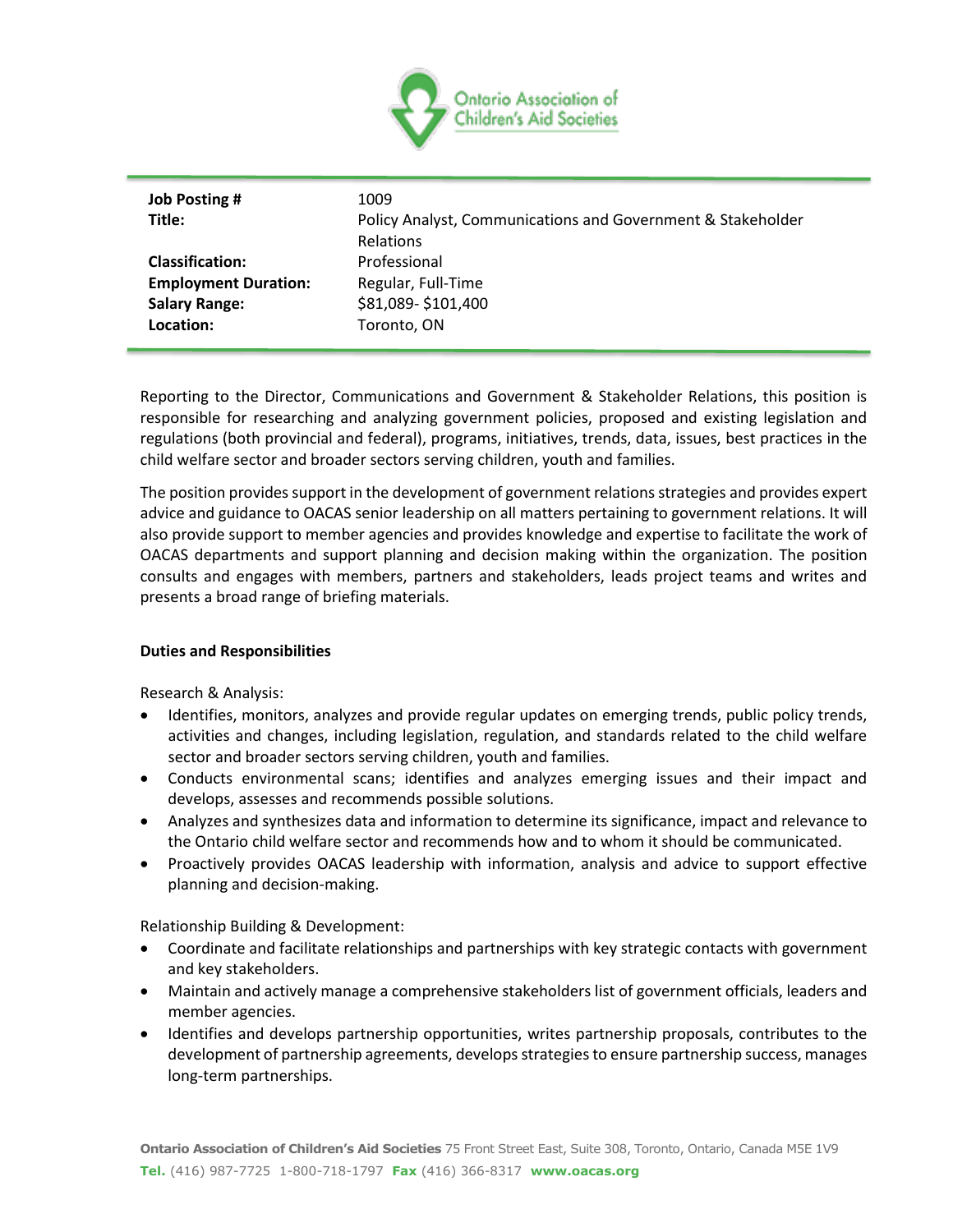Specialized Support/Guidance:

- Works collaboratively with colleagues to provide knowledge and expertise to support the work of OACAS departments through formal and informal liaison and proactive dissemination of information.
- Supports member agencies and other stakeholders by providing expert advice and guidance; developing information materials; responding to inquiries; delivering webinars or other information/training sessions; liaising with networks and committees.
- Facilitates consultations between member agencies and government, partners and stakeholders; obtains input and feedback; promotes understanding and cooperation; builds consensus.
- Participates in and supports OACAS advisory committees, interagency groups and networks; represents OACAS at various meetings as appropriate.

# Reporting:

- Prepares and/or contributes to reports, briefing notes, position papers, analyses and other documents.
- Leads and oversees the development and written submissions to government, to ensure compliance with deadlines, and to manage priorities
- Prepares and delivers presentations to networks, project teams, Ministry representatives, individual member agencies and other stakeholders.

### Other:

• Perform other duties as assigned

# **Qualifications**

### **Education & Experience:**

- Post-secondary education in Public Policy, Political Science, Social Services or related field
- Minimum of 5 years' progressive experience within government/stakeholder relations in government, or provincial/national association or related field and demonstrated knowledge and understanding of the political landscape in Ontario; OR
- An equivalent combination of education and experience sufficient to successfully perform the essential duties of the job.

#### **Knowledge and Skills:**

**Policy Development**: Strong knowledge of public policy development processes and Ontario child welfare legislation, policies, standards, programs, tools and processes.

**Equity**: Strong knowledge, understanding and experience working within an equity and anti-oppressive practice framework.

**Strong Communicator**: demonstrated experience and effectiveness in both oral and written communication, including facilitation to groups, presentations, oral communication and listening skills to conduct consultations, focus groups and webinars. excellent, demonstrated written communication skills to write clear, concise documents such as reports, consultation papers, briefing notes and responses to information requests.

**Strategic Thinker**: strategic thinking, analytical skills, judgment and political acuity to identify issues and analyze their impact on member agencies, partners, stakeholders and OACAS, to identify options to address issues and recommend solutions. Strong ability to comprehend and provide advice on policies, program frameworks, guidelines and legislation.

**Creative Mindset**: strong consulting and problem-solving skills to provide expert assistance, advice and guidance. Excellent analytical skills and judgment to interpret and assess information, determine